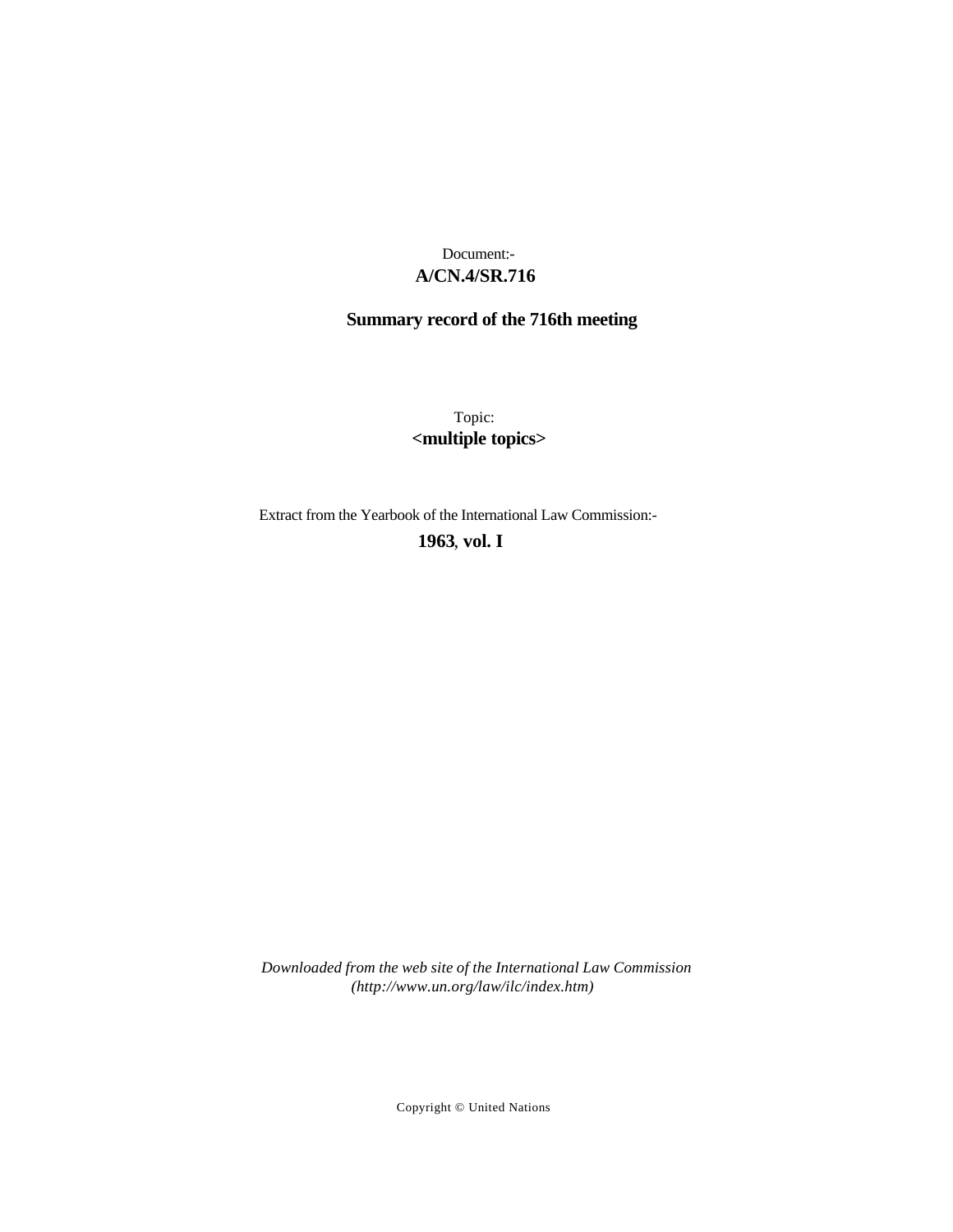citizens, and universities had been founded for them within twenty years of the conquests of ancient Mexico and Peru. That had been the origin of the Spanish legal tradition represented by the Chairman and the other members from Spanish-speaking countries in the Commission, which was called upon to harmonize the ideas deriving from the different legal systems of the world.

48. Mr. CADIEUX associated himself with the previous speakers and said that the whole Commission would be grateful to its Chairman if he accepted the mission offered him. He was, indeed, particularly well fitted by his personal qualities to speak for the Commission, and coming from the Americas he represented a region which it was important to bring into contact with the members of the Asian-African Committee.

49. He also wished to endorse Mr. Ago's comments. Canada was a country that was neither European nor old, and certainly not imperialist, but it had been able to accept the rules of international law which had existed before it appeared on the world scene; and Canada had never felt that it had lost by doing so. On the contrary, it had welcomed with deference the rules evolved through the centuries, which everyone was in duty bound to treat with the greatest respect. He believed that Canada's point of view was shared by a number of American countries and that to present the existing rules as capable of bringing together the different elements of the international community would serve the interests of the new countries no less than those of the old. Far from making for division, those rules were a force for unity and coherence which might be of the greatest value.

50. As to Mr. Rosenne's suggestion regarding comments from governments, he agreed that they should be invited to send whatever comments they could. But in the past fifteen years international activities had increased considerably and perhaps the machinery of State had not evolved at the same rate. If States had enough officials to prepare comments at every stage, the idea was feasible; but under present conditions it would be unreasonable to ask them for comments too often. It was an internal administrative problem. The Commission could ask governments to do their best, but it should avoid any suggestion that they were guilty of negligence if they failed to supply all the documentation asked of them.

51. Mr. GROS said that he personally would be very glad if the Chairman would agree to represent the Commission at the Cairo meeting.

52. As to the substance of the discussion, he fully agreed with Mr. Ago's remarks; they reflected his own views exactly.

53. Sir Humphrey WALDOCK said he supported Mr. Pal's proposal and agreed with Mr. Ago's comments on certain general issues involved.

54. The CHAIRMAN, thanking the Commission for proposing that he should represent it as an observer at the forthcoming session of the Asian-African Legal Consultative Committee, said he looked forward to attending the Committee's deliberations, particularly in view of the interesting agenda that was proposed. In the unlikely event of his being unable to go to Cairo in February, he would ask another member or the Secretary to replace him.

55. Mr. LIANG, Secretary to the Commission, said that the Secretariat had distributed to members all the documents and proceedings of earlier sessions of the Asian-African Legal Consultative Committee which had been received.

56. The United Nations had regulations concerning the distribution of documents and perhaps similar regulations were applied by other bodies. The Commission might therefore wish to mention in its report that it was desirable to modify the United Nations regulations with a view to ensuring an adequate exchange of documents and to authorize the Secretariat to negotiate with other bodies to that end.

The meeting rose at 11.30 a.m.

#### **716th MEETING**

*Monday, 8 July 1963, at 5.20 p.m.*

*Chairman:* Mr. Eduardo JIMENEZ de ARECHAGA

#### **Programme of work for 1964**

1. The CHAIRMAN announced that at its private meeting the Commission had approved the following programme of work for 1964:

- 1. Law of Treaties: Application, interpretation and effects of treaties; Treaties of international organizations (as part of topic of Law of Treaties);
- 2. State Responsibility: Preliminary report;
- 3. Succession of States and governments: Aspect of treaties (preliminary report);
- 4. Relations between States and Intergovernmental Organizations: First report and general directives; second report, with draft articles;
- 5. Special Missions: First report, with draft articles.

2. Since it would not be possible to deal with all the items at the main summer session, which should be mainly devoted to the Law of Treaties and, if possible, to a discussion of the preliminary reports on State Responsibility and State Succession, it was suggested that a three-week winter session of the Commission should be held from 5 January to 24 January 1964.

3. At that session the Commission would consider the draft articles submitted by the Special Rapporteur on Special Missions, the first report on Relations between States and Intergovernmental Organizations and the general directives to be given to the Special Rapporteur on that subject. If time permitted, a first reading might also be given to the draft articles submitted by the Special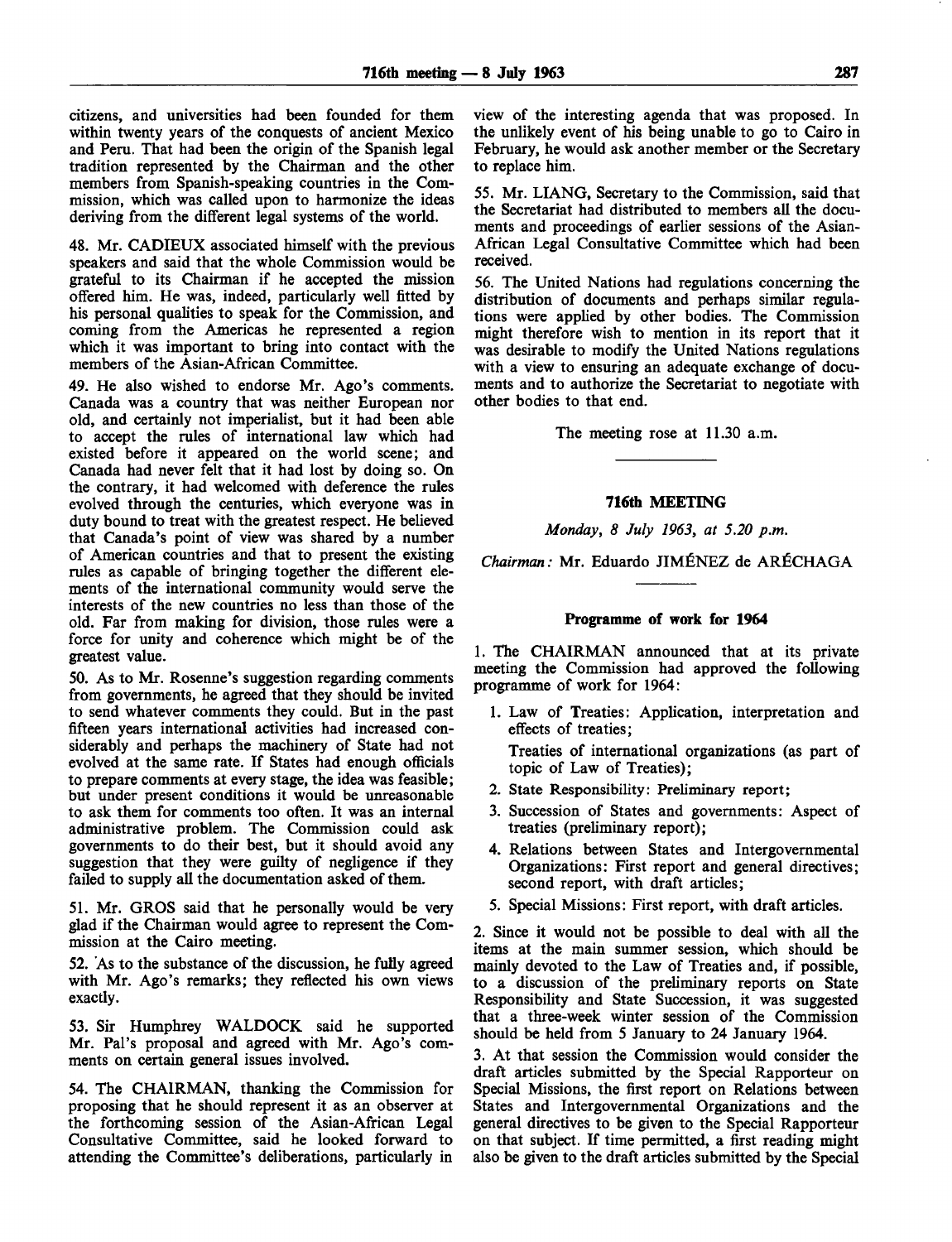Rapporteur on Relations between States and Intergovernmental Organizations in his second report.

4. It was suggested that steps should be taken at once to arrange for another winter session in January 1965, at which the Commission could continue consideration of the same two topics and complete the codification of diplomatic law without encroaching on the time required for its work on the Law of Treaties.

5. Some members had expressed the hope that it would be possible to meet at a place other than Geneva, but no formal proposals had been made; it was realized that a decision on the matter would depend on a number of factors, many of them beyond the Commission's control.

## **Law of Treaties (A/CN.4/156 and Addenda)**

[Item 1 of the agenda] *{resumed from the 714th meeting)*

## ARTICLES SUBMITTED BY THE DRAFTING COMMITTEE

6. The CHAIRMAN invited the Commission to resume consideration of the articles submitted by the Drafting Committee.

ARTICLE 3 [26] (SEPARABILITY OF TREATY PROVISIONS FOR THE PURPOSES OF THE APPLICATION OF THE PRESENT ARTICLES)

7. Sir Humphrey WALDOCK, Special Rapporteur, said it would be appropriate to examine the new article 3 (formerly article 26, A/CN.4/156/Add.2) on the separability of treaty provisions, that being the term now accepted by the Drafting Committee. The article read:

" 1. Except as provided in the treaty itself or in articles 7, 8, 11, 20, 21, 22 and 22 *bis,* the nullity, termination or suspension of the operation of a treaty or withdrawal from a treaty shall relate to the treaty as a whole.

" 2. The provisions of articles 7, 8, 11, 20, 21, 22 and 22 *bis* regarding the partial nullity, termination or suspension of the application of a treaty or withdrawal from particular clauses of a treaty shall apply only if:

" *(a)* The clauses in question are clearly severable from the remainder of the treaty with regard to their operation; and

" *(b)* It does not appear either from the treaty or from statements made during the negotiations that acceptance of the clauses in question was an essential condition of the consent of the parties to the treaty as a whole."

8. The method adopted by the Drafting Committee to deal with the question of separability was a compromise between the various views expressed during the discussion. A general article laying down the conditions for severance had been formulated as article 3, but provisions on separability were to be included in each of the other articles it referred to. The Commission would thus be called upon to consider whether it would be appropriate and useful to permit severance for the purposes of each of those articles.

9. The provisions of paragraph 2 were based on the consideration that, where separability was recognized, it must be subject to certain conditions in order to ensure that the severance of certain provisions did not lead to an absurd result or to an inequitable application of the treaty.

10. Since article 3 laid down the minimum conditions to which separability would be subject in all cases, the Commission should examine it before taking up articles 7, 8, 11,20,21, 22 and 22 *bis.*

11. The Drafting Committee had not yet decided on the position of the general article on separability, which might perhaps be placed with article 4 in a small section between sections III and IV: that explained the retention of the former number [26] as an alternative.

12. Mr. ROSENNE said that during the discussion of various articles, he had expressed reservations regarding the manner in which the question of severance had been dealt with. However, the cautions recognition of separability in article 3, and the guarded manner in which the conditions for severance were stated, went a long way towards removing his doubts. He would therefore support the proposed article.

13. Mr. TABIBI said that he too had had reservations regarding the provisions on severance. He was satisfied with the solution adopted in article 3, however, particularly sub-paragraphs *(a)* and *(b)* of paragraph 2, and would accept the article on the understanding that the commentary would be adjusted to the new terminology.

14. Sir Humphrey WALDOCK, Special Rapporteur, assured Mr. Tabibi that, as in the case of all the other articles of the draft, the commentary would be adjusted to the text adopted.

15. The CHAIRMAN put article 3 to the vote. *Article 3 was adopted unanimously.*

ARTICLE 5 (PROVISIONS OF INTERNAL LAW REGARDING THE PROCEDURES FOR ENTERING INTO TREATIES)

16. The CHAIRMAN invited the Commission to consider the text proposed by the Drafting Committee for article 5, which read:

" When the consent of a State to be bound by a treaty has been expressed by a representative considered under the provisions of article 4 of Part I to be furnished with the necessary authority, the fact that a provision of the internal law of the State regarding the procedures for entering into treaties has not been complied with shall not invalidate the consent expressed by its representative, unless the violation of its internal law was manifest. Except in the latter case, a State may not withdraw the consent expressed by its representative unless the other parties to the treaty so agree."

17. Mr. VERDROSS said he thought that the idea underlying the article could be better expressed by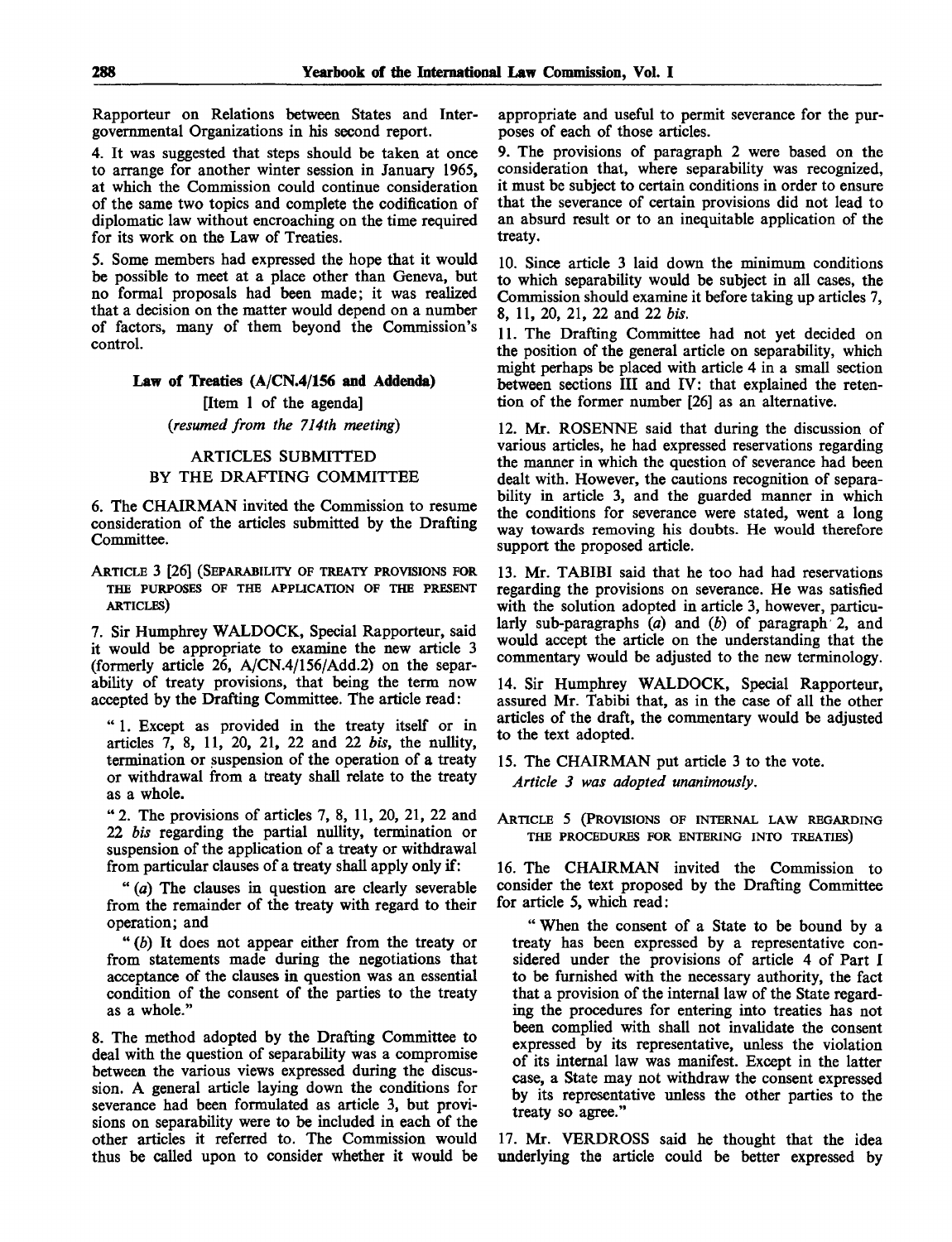adding after the words " regarding competence to enter into treaties " after the words " violation of its internal law.". There might be other violations of internal law regarding the procedure for entering into treaties which in no way affected their international validity. For example, there might be violations in respect of the parliamentary quorum or provisions requiring a twothirds or three-fourths majority, which, although manifest, did not affect the international validity of treaties.

18. Mr. de LUNA, supporting Mr. Verdross, added that it was not only a matter of procedure; there might be a formal violation of the constitution, but there could also be a substantive violation. A parliament might, for example, approve a treaty in violation of substantive constitutional rules.

19. Mr. YASSEEN asked why the provision referred only to internal law regarding procedure. Was it intended to exclude the substantive rules on treaty-making ?

20. Sir Humphrey WALDOCK, Special Rapporteur, replied that the point raised by Mr. Yasseen could be met by replacing the words " procedures for entering ", both in the title and in the text of the article, by the words " competence to enter ".

21. Mr. YASSEEN thought that retention of the word " procedures " definitely favoured his own position, as all the rules concerning the substance then remained reserved. He had confined himself to asking the question, for he personally favoured the constitutionalist doctrine.

22. Mr. de LUNA agreed with Mr. Yasseen. The usual phrase was " treaty-making power", which might be rendered in French by the word " *competence* ". The substitution of the word " competence " for " procedures ", as suggested by the Special Rapporteur, would meet Mr. Verdross's point without the need for any addition.

23. Mr. VERDROSS agreed and withdrew his proposal.

24. The CHAIRMAN put article 5 to the vote with the amendment suggested by the Special Rapporteur.

*Article* 5, *thus amended, was adopted unanimously.*

ARTICLE 6 (LACK OF AUTHORITY TO BIND THE STATE)

25. The CHAIRMAN invited the Commission to consider the new text of article 6 proposed by the Drafting Committee, which read:

" 1. If the representative of a State, who cannot be considered under the provisions of Article 4 of Part I as being furnished with the necessary authority to express the consent of his State to be bound by a treaty nevertheless executes an act purporting to express its consent, the act of such representative shall be without any legal effect, unless it is afterwards confirmed, either expressly or impliedly, by his State.

" 2. In cases where the power conferred upon a repiesentative to express the consent of his State to be bound by a treaty had been made subject to particular restrictions, his omission to observe those restrictions shall not invalidate the consent to the treaty expressed by him in the name of his State, unless the restrictions upon his authority had been brought to the notice of the other contracting States."

26. The CHAIRMAN put article 6 to the vote.

*Article 6 was adopted unanimously.*

## ARTICLE 7 (FRAUD)

27. Sir Humphrey WALDOCK, Special Rapporteur, said that article 7 was the first of the articles referred to in article 3 in which a provision on separability was included. Paragraph 2 provided that the power of a State to invoke fraud as invalidating its consent only with respect to the particular provisions of the treaty to which the fraud related was subject to the conditions specified in article 3. The article read:

" 1 . If a State has been induced to enter into a treaty by the fraudulent conduct of another contracting State, it may invoke the fraud as invalidating its consent to be bound by the treaty.

" 2. Under the conditions specified in article [3], the State in question may, if it thinks fit, invoke the fraud as invalidating its consent only with respect to the particular provisions of the treaty to which the fraud relates."

28. Mr. YASSEEN said that paragraph 2 was a first application of the principle stated in article 3. It gave the injured party only the right to invoke the partial nullity of a treaty, which was perfectly understandable.

29. Mr. LACHS asked the Special Rapporteur whether the words " if it thinks fit ", in paragraph 2, added anything to the meaning.

30. Sir Humphrey WALDOCK, Special Rapporteur, explained that the expression was commonly used in English to stress the fact that a certain discretion was allowed to the party concerned.

31. Mr. LACHS said that while he had no objection in principle to the retention of the words, he must point out that they were not used in certain other articles where discretion was allowed.

32. Mr. CASTRÉN said he accepted the new paragraph 2 and had only one comment to make on the wording. The word " provisions" was used, whereas the word " clauses" appeared elsewhere; the same applied to article 11. The terminology should be made uniform.

33. Sir Humphrey WALDOCK, Special Rapporteur, agreed that the word " provisions" in paragraph 2 should be replaced by the word " clauses ".

34. Mr. TABIBI said that he accepted article 7, but had doubts about the expression " may, if it thinks fit".

35. Mr. de LUNA said he had meant to make the same remark about the French text as Mr. Lachs had made about the English, but the explanations given by